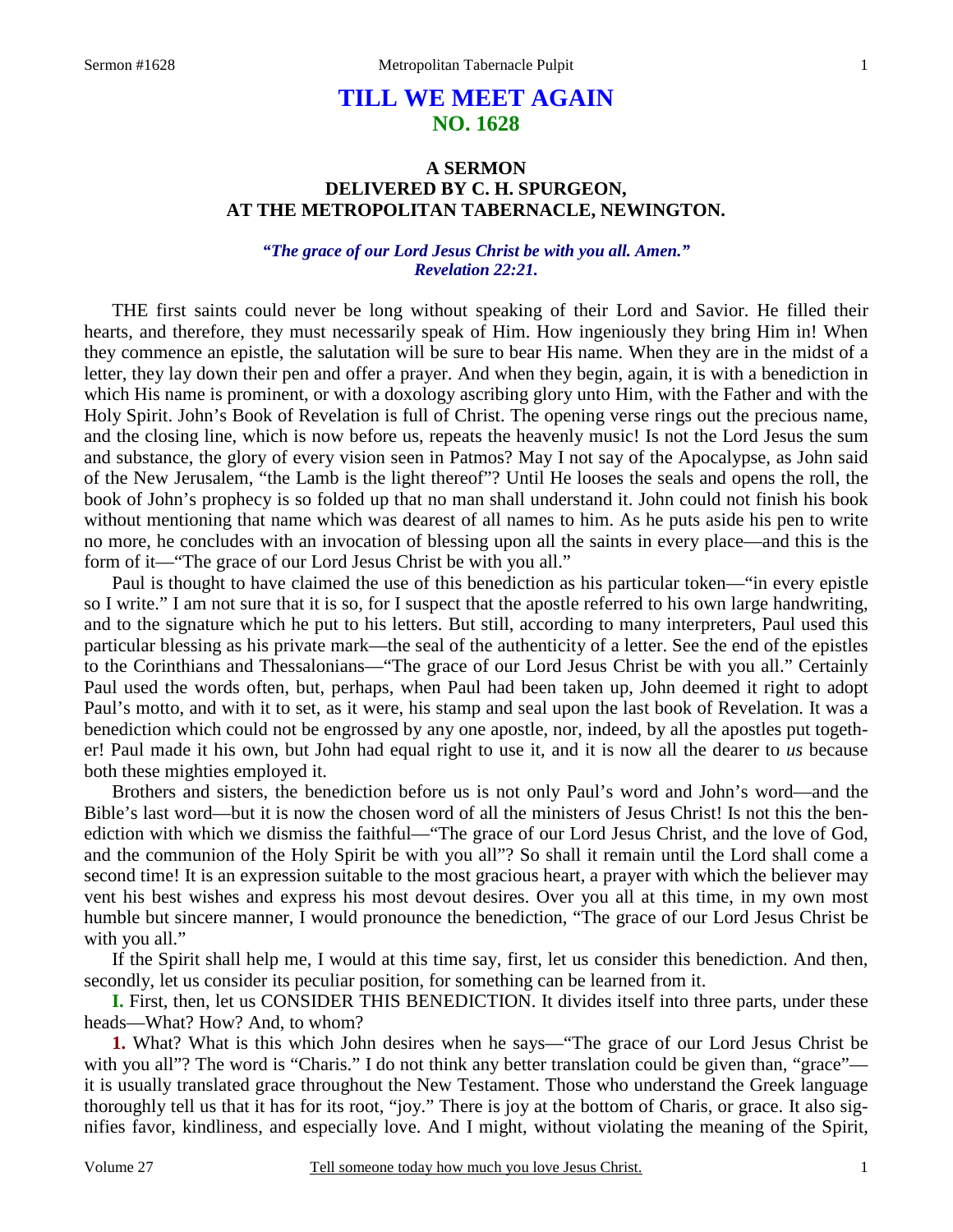read the words thus—"The *love* of our Lord Jesus Christ be with you all." But inasmuch as love to unworthy creatures such as we are can only display itself in free favor—that is, grace—and we know that the term used is an accurate expression, we will let it stand as it is, only putting in a drop or two of the sweet honey of the love which lies within it.

 John desires that we may have the free favor of Jesus Christ, the love of Jesus Christ, the grace of our Lord Jesus Christ. Jesus Christ Himself is generally mentioned in our benedictions as having grace, and the Father as having love—and our usual benediction begins with the grace of our Lord Jesus Christ and the love of God. Is that the proper order? Should we not rather say the Father, the Son and the Holy Spirit? Brothers and sisters, the order observed in the benediction is that of our *experience—*the order in which we *learn*—the order in which we *receive*. We first receive the grace and free favor which are in Christ Jesus—and then, from these we learn the love of the Father—for no man comes unto the Father but by Jesus Christ. The order is correct to our experience, and in an instructive benediction, the Holy Spirit intends this for our learning. The Father's love is, as it were, the secret, mysterious germ of everything. That same love in Jesus Christ is grace. His is love in its active form, love descending to earth, love wearing human nature, love paying the great ransom price, love ascending, love sitting and waiting, love pleading, love soon to come with power and glory! The eternal love which, as it were, did lie in the bosom of the Father, rises up and comes into *activity,* and is then called the grace of our Lord Jesus Christ. This grace of our Lord Jesus Christ is, therefore, the grace of a divine person.

 We wish you, brethren, as we wish for ourselves, the grace of God, Himself—rich, boundless, unfathomable, immutable, divine—not temporary grace, such as some speak of, which keeps not its own but allows even the sheep of its own pasture to go astray and perish. No, we wish you the grace of our Lord Jesus Christ, of whom it is written, "Having loved His own which were in the world, He loved them unto the end." That grace most potent of which it is said, "None shall pluck them out of My hand!" We wish this grace to be with you—the grace which loved you before the earth was made—"I have loved you with an everlasting love, therefore with lovingkindness have I drawn you." That is the grace which will be with you when this poor world shall have melted back into the nothingness from which it sprang—infinite, everlasting, unchanging grace—we wish you may have that! May its divine height, depth, length and breadth be enjoyed by you! May you know the loving grace of Christ which passes knowledge! May you grasp the unsearchable riches of Christ! This is no small treasure—this grace of a divine person. Yet our Lord Jesus is also human, as truly human as He is divine, and believing in Him you have the grace of Jesus Christ, the Man, to be with you all. May you feel His tenderness, His brotherliness, and His grace. He is your kinsman and He graciously favors His own kinsfolk. The Man is next of kin to us, and as Ruth enjoyed all the love of Boaz, so may you possess all the heart of Jesus! May He redeem your inheritance for you, and take you to Himself to be His own, in blessed union with Himself forever. May the grace of the Man of Nazareth, the grace of the Son of Mary be with you, as well as the grace of "God over all, blessed forever," to whom be praise!

 The grace of that wondrous person who is God and man in one person and whom we call Lord, is now solemnly invoked upon you. Read the text again and pause a while in the middle to enjoy, "The grace of our Lord." Whatever familiarity we have with Him, we call Him Master and Lord, and He says, "You do well, for so I am." Let us never forget that! The grace that comes from His majesty, the grace that comes from His headship, the grace that comes from His divinely human supremacy over His Church, which is His body—this is the grace which we desire for you all! Read the next word, "the grace of our Lord Jesus"—may that be with you—that is to say, the grace of our Savior, for that is the meaning of the word, Jesus. All His *saving* grace; all that which redeems from guilt, from sin, from trouble—all that which saves us with an everlasting salvation—may that be yours to the fullest! Then comes the other word, "the grace of our Lord Jesus Christ be with you."

 May He, as the anointed one, visit you. May the grace of His anointing be with you! May the holy anointing which was poured upon the head come down upon you, as the sacred nard dropped from Aaron's beard and perfumed all his robes! May you have that anointing from the Holy One which shall make you know all things! I am tempted to linger over each one of these words, but I may not, for time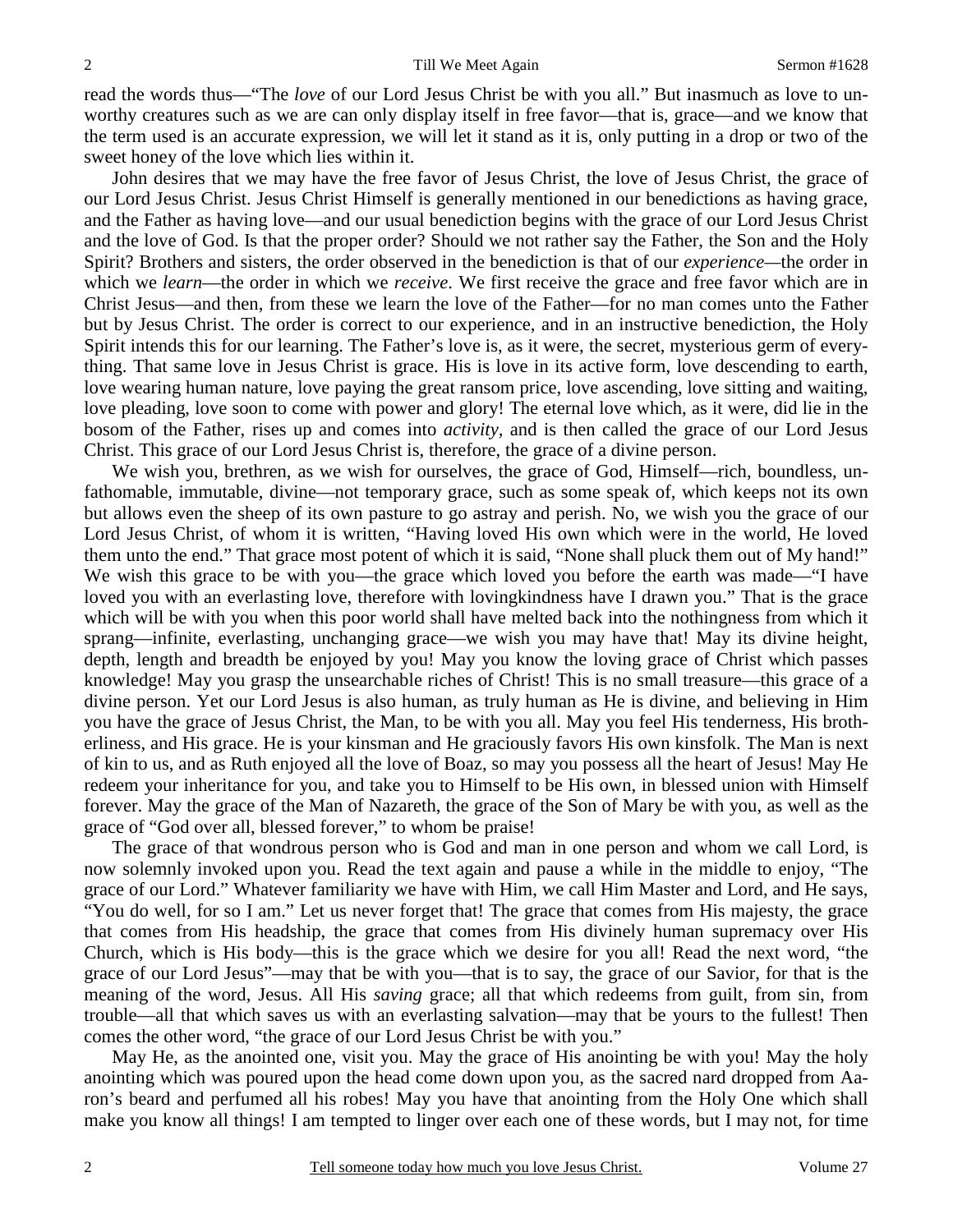would forbid. Yet must we tarry on that word, "our." "May the grace of *our* Lord." Catch at that sweet word! It may not, perhaps, be genuine in this case, for it is not in the Sinaitic manuscript, but whether it is so in this particular instance or not, it is in the Word of God and stands forever true. Jesus is our Lord—our Lord Jesus Christ—both yours and ours. May the fullness of His grace be with you and with us!

**2.** Our next division is How? "May the grace of our Lord Jesus Christ be with you all." What does this mean? Our first answer is the wish that the grace of our Lord may rest upon you as a matter of *fact*—that He may love you truly and intensely! That He may love you, not only as He loves the world, but as He loved His own which were in the world. May you have His redemption, not as a general thing, but according to that Word of God, "He has redeemed us from among men out of every kindred." May you have the special, peculiar love which Christ has to those whom His Father gave Him, whose names are on His breastplate, and for whom He has paid an effectual ransom price that they, thereby, might be delivered—may such grace be with you! As a matter of fact, may it rest upon you as the chosen, adopted, called and sanctified!

 Next, may you believe that grace; may you trust that grace; may it be with you because your faith has closed in with it, and you are relying upon it! You believe that Jesus loves you. You believe in His grace and trust yourself to Him, committing your spirit to the keeping of those hands which were pierced and fastened to the cross for you. May His grace be with you in that sense, so that you realize it! Still further, may His grace be with you as the object of faith, so that your belief comes to be full assurance, till you *know* the love which Christ has towards you and no more doubt it than you doubt the love of the dearest friend you have on earth. May His love be a present fact and not a thing to be questioned; may it be a treasure in which you glory in the secret places of your soul, saying, "He loved me and gave Himself for me." May His grace be with you in the sense that you are confidently assured of it. And may His grace be with you, next, as to the favors which flow out of it. May you enjoy all the blessings which the grace of Christ can yield—the grace of a peaceful conscience, the grace of a cleansed walk, the grace of access to God, the grace of fervent love, the grace of holy expectancy, the grace of self-denial, the grace of perfect consecration—and the grace of final perseverance! May the fountain and wellhead be with you, so that the sparkling streams may flow at your feet! And may grace be with us, next, so as to produce constant communion between us and Christ, His favor flowing into our heart and our hearts returning their gratitude. O, to carry on blessed commerce with Christ, exchanging weakness for strength, sin for righteousness, and trust for care! O to give love for love, and heart for heart, till my best love loves me and my best love is all His own!

 O, to come to this pass, that our Well-Beloved is with us, and we enjoy sweet mutual communion this is to have the love, or grace, of Jesus with us! May our Lord Jesus Christ, in His grace, be with us, and may He work for us all that He can work. May the grace of our Lord Jesus Christ be with you, brothers and sisters, when you desire to pray—then may the great High Priest intercede for you! May the grace of our Lord Jesus Christ be with you so that when you are downcast He may say, "Let not your heart be troubled." May the grace of our Lord Jesus Christ be with you to check you when you are likely to stray aside; to guide you when you know not your way; to inspirit you when you are ready to be cast down; to confirm you when you have almost slipped. May the grace of our Lord Jesus Christ be with you when heart and flesh are failing you; when the last hour has come, and you are about to appear before God! God grant you to know, always, all that Christ can do in you, and for you, and with you, and by you. What better benediction could John, himself, utter?

**3.** But now the third part of our discourse comes under the head of "to whom." "The grace of our Lord Jesus Christ be with you all." Surely if we were to take this in the widest possible sense and say may it be with you all—it could not be wrong to wish that all should have the grace of our Lord Jesus Christ with them! Yet I know some sound brethren are very jealous of anything that looks like a wide expression—an expression which would wish good to all. For my own part, I do not understand the nature of the orthodoxy which would limit benevolent desires. I should like to be more and more heterodox in the direction of desiring good to all that come in my way. Would to God that the best that could hap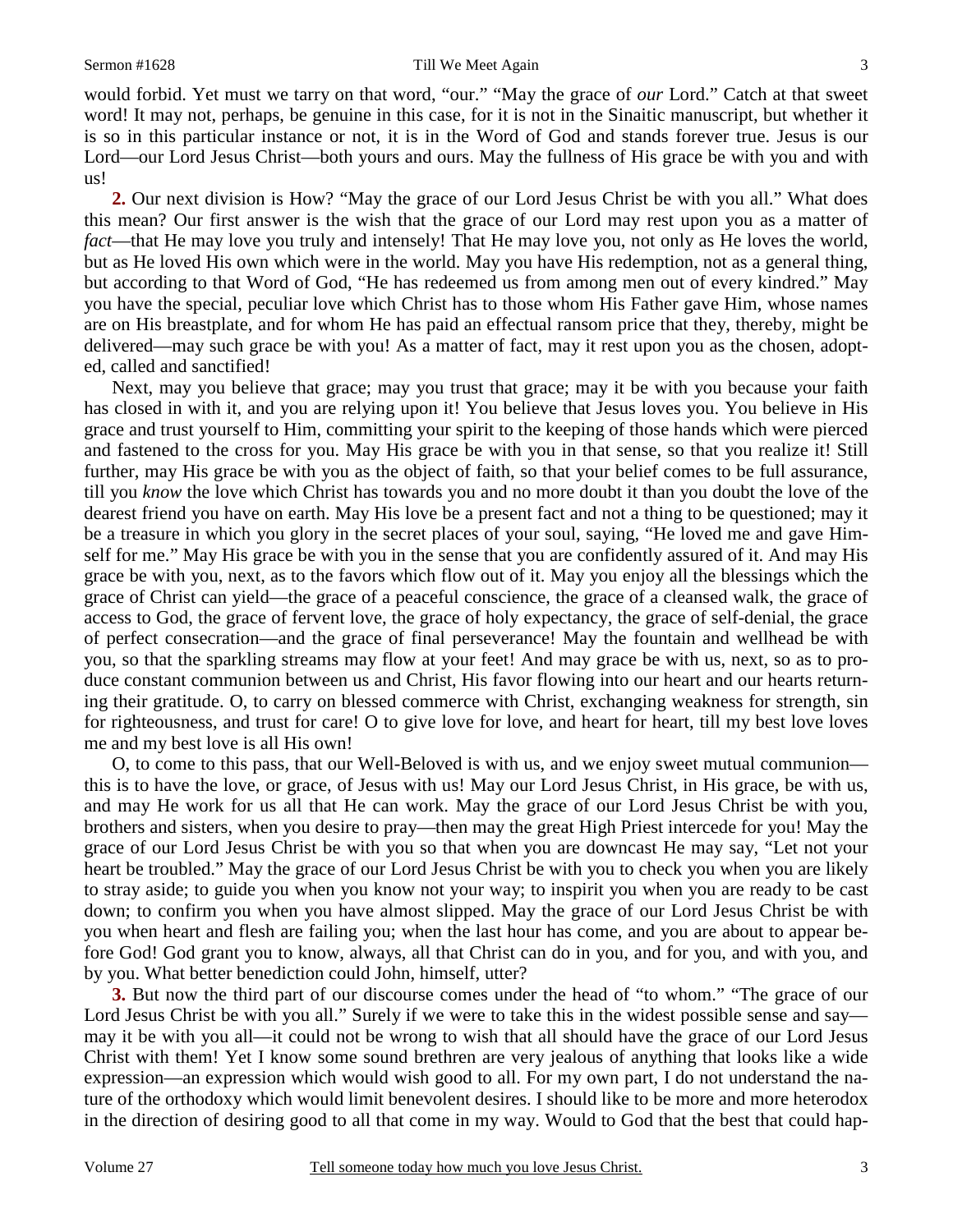pen to all men did happen to them! I would, without the slightest hypocrisy, breathe this desire over all mankind, "The grace of our Lord Jesus Christ be with you all." Still, there is no doubt that the context in which it stands, and also certain versions of it, do confine this benediction to the *saints,* and practically it must always be confined to them, for the grace of our Lord Jesus Christ is only known and enjoyed by those who have given their hearts to Jesus and are living by Him, in Him, and to Him. Let us wish the grace of our Lord Jesus Christ to all the saints, at any rate. Some of the saints will hardly acknowledge us, but may the grace of our Lord Jesus Christ be with them!

 They would not let us preach in their pulpits, but may grace be with them. They would not partake of the communion with us, but may grace be with them! They call us sectarians and schismatics, but may "the grace of our Lord Jesus Christ be with them all. Amen!" May it be with every one of them, whoever they may be! If they are in Jesus Christ, may the grace of our Lord Jesus Christ be with them! If, every now and then, you come across a book written by one who is a long way off from understanding all the truth of God—yet He knows Jesus Christ—as you read the sweet words that come from his pen concerning the Master, you feel your heart knit to him. Your soul feels that it is a pity that the writer was a High Churchman, but if he loves the Lord Jesus Christ, we forget his errors, and are delighted with the life of Jesus which we see in him! If a man knows Christ, he knows the most important of matters and is possessed of a secret quite as precious as any in our own keeping—for what do we know more than Christ—and what hope have we but in Christ? If you love Christ, give me your hand, my friend, notwithstanding your blunders!

 If Christ is all your trust and all your confidence, I am sorry for your eyes that you cannot see a great deal more. I am sorry for your head that you cannot think more straight—but your *heart* is in the right place resting on Jesus, reposing on Him—and who am I that I should judge you? There is a life in Christ which a thousand errors cannot kill! There is a life which is the same in all that have it, however diverse they may happen to be upon opinion or outward ceremony. There is a life eternal and that life is Christ Jesus! And to all that have that life we, with intensity of heart, say, "The grace of our Lord Jesus Christ be with you all."

 I notice Paul says this in one of his epistles to a church that misbehaved itself dreadfully. It was one of the churches that would not have any minister—a church where they all spoke as they pleased—to whom Paul said, "God is not the author of confusion." They were so depraved a church that they allowed an incestuous person to be present at the communion, but still, after the apostle had rebuked them, he said, "The grace of our Lord Jesus Christ be with you all." Even so must we say to those who err ignorantly, as the Corinthians did! If we differ from brethren; if we have to rebuke them; if sometimes they also rebuke us and show temper over it, yet may this be the finale of it all, "The grace of our Lord Jesus Christ be with you all." Should we not wish the highest degree of grace to all who are in the body of Christ? Let us not utter this benediction merely because we ought to say it, but because we *delight* to say it! Let us not only wish well to the saints because we are bound to wish them well, but because our hearts cannot do otherwise!

**II.** So now, not to detain you much longer, I ask your earnest attention for a few minutes to THE POSITION OF THIS BENEDICTION. First, I draw what I have to say from the fact that it is the last word of Scripture. I regard it, therefore, as being the apostle's last and highest wish. We are glad to find that while the Old Testament finishes with a curse—"Lest I come and smite the earth with a curse"—the New Testament concludes with a blessing, "The grace of our Lord Jesus Christ be with you all," as if to show that the very life and spirit of a Christian should be blessing. And this should be, to us, our last and highest wish for men—that they may receive and retain the grace of our Lord Jesus Christ! I wish this blessing to you all, my dear brothers and sisters. Whatever you may miss, may the grace of our Lord Jesus Christ be always with you. In whatever points you or any of us may fail, may we never come short of the grace of our Lord Jesus Christ!

 What if the preacher should preach to others and himself be a castaway? Pray that it be not so! What if a deacon or elder should lead the flock of Christ and yet the grace of our Lord Jesus Christ should not be with him? He would become another Judas or Demas! That would be dreadful! What if you should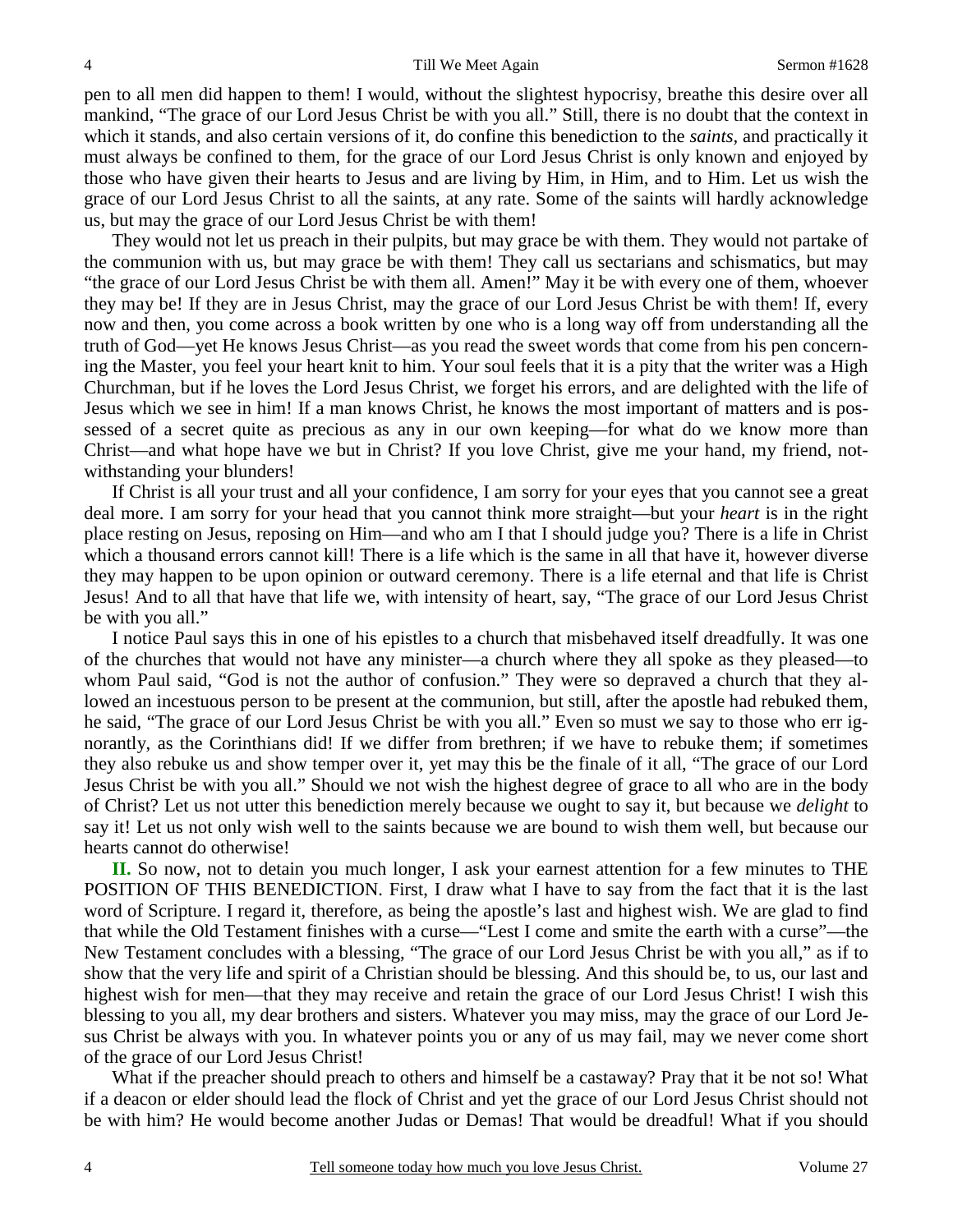teach the little ones in the school and yet not learn yourselves? It would be a sad thing to have come to the Lord's Supper and yet never to have eaten His flesh and drunk His blood—to be immersed in water, but never to have known the baptism of the Holy Spirit—nor to have been baptized into Christ with the spiritual baptism!

 What a thing it will be, if after all our professions, all our labors, and all our teachings, the grace of our Lord Jesus Christ should *not* be with us! I pray, brothers and sisters, whatever other prayer may not be granted, that this may be, concerning every member of this church and every member of *every* church of Jesus Christ that at any rate the grace of our Lord Jesus Christ may be with us! We cannot do with less than this, and we do not need more than this. If we have grace from Jesus, we shall have glory with Jesus, but without it we are without hope! Standing at the end of the Book of Revelation as this does, I next regard its position as indicating what we shall need till the end comes—that is, from now till the descent of our Lord in His Second Advent. This is the one thing we require, "The grace of our Lord Jesus Christ be with you all." May it be with us daily, hourly! May it be with us, instructing us as to our behavior in each generation! May it be with us cleansing us from all sin; enabling us to walk in the light of God as He is in the light! May it be with us, strengthening us to carry our daily burdens and to bear our witness for His name under the varying circumstances of the ages. May it be with us counseling us when the trials of life distract us! May it be with us transfiguring us from glory to glory till we shall bear the image of Jesus Christ! May it be with us all-sufficiently! Has He not said, "My grace is sufficient for you"? May the grace of our Lord Jesus Christ be with you all in every way in which you shall require it till He comes! He can furnish you with the whole armor of God. He can equip you with all the necessities of the pilgrim life.

 For our labor as gospel fishermen He supplies all the nets that we shall require. For our work in His vineyard He gives us every tool. May the grace of our Lord Jesus Christ be with us and we shall be swift of foot as a young roe and sure of foot as the hart on the mountainside that slips not, however slippery the crags may be. Only let Christ be with us and we are complete in Him—perfect in Christ Jesus! All the equipment that men shall need between earth and heaven to fight against hell, to trample on the world and to enter into eternal perfection is found in Christ! May His grace be with you all. Amen. Placed as this blessing is, at the end of the book, there is but this one more thought—this is what we shall wish for when the end comes. We shall come to the end of life, as we come to the end of our Bibles. And oh, aged friend, may your failing eyes be cheered with the sight of the grace of our Lord Jesus Christ on the last page of life, as you will find it on the last page of your well-thumbed Bible! Perhaps some of you may come to the last page of life before you get divine grace—I pray that there you may find it. The grace of our Lord Jesus Christ be with you!

 Or, suppose we should not die—suppose the Lord should suddenly come in His glory? Oh, then may we have grace to meet Him! I am so glad that a benediction closes the Apocalypse, for, as you stand in the Book of Revelation, you hear the thunders roll, peal after peal! You see the vials poured forth, darkening the air, and sun and moon turned into blackness and blood! Earth reels beneath your feet and stars fall like fig leaves from the trees! You are full of confusion and dismay until you hear this holy whisper, "The grace of our Lord Jesus Christ be with you." Let every star of the firmament fall where it will—the grace of our Lord Jesus Christ is with us! Rock and reel, you mountains! Be dissolved, O earth, and pass away! If the grace of our Lord Jesus Christ is with us, we fear not the end!

 We can serenely look upon the wreck of matter and the crash of worlds. Let the last august tribunal sit and men summoned to stand before it to receive their final doom—we shall, without trembling, advance before that Great White Throne and stand there, if the grace of our Lord Jesus Christ is with us—

*"Bold shall I stand in that great day, For who anything to my charge shall lay? While through His blood absolved I am From sin's tremendous curse and shame."* 

Oh, happy are they, shrouded, sheltered and hidden in Christ their Savior, to whom His grace shall be like the white robes of Mount Tabor's transfiguration, for they shall be accepted in the Beloved, glori